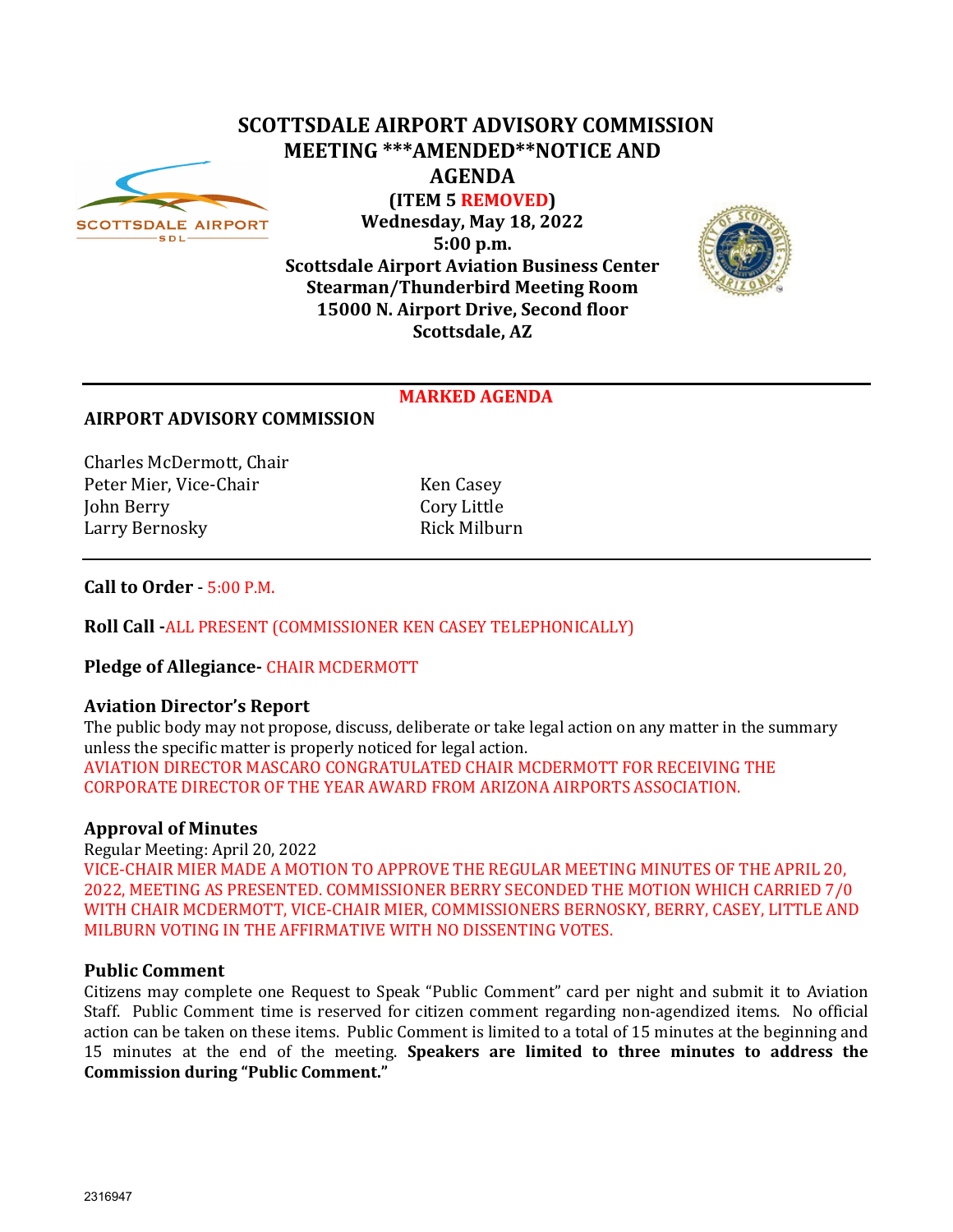Persons with a disability may request a reasonable accommodation by contacting Airport Administration (480-312-2321). Requests should be made 24 hours in advance or as early as possible to allow time to arrange accommodation. For TTY Users, the Arizona Relay Service (1-800-367-8939) may contact the Aviation Department (480-312-2321).

# **REGULAR AGENDA ITEMS 1-10**

**How the Regular Agenda Works:** The Commission takes a separate action on each item on the Regular Agenda. If you wish to address the Commission regarding any or all of the items on the Regular Agenda, please complete a Comment Card for each topic you wish to address and submit it to Aviation Staff. Speakers will be given three minutes to speak per item. Additional time may be granted to speakers representing two or more persons. Cards for designated speakers and the persons they represent must be submitted together. **Comment cards must be submitted before public testimony has begun on any Regular Agenda or Public Hearing item**.

- 1. Discussion and information by the Federal Aviation Administration (FAA) on aircraft departure delay mitigation at Scottsdale Airport. Contacts: Ashley Pehl, Air Traffic Manager (SDL) and Chris Kesler, Support Manager-Airspace & Procedure.
- 2. Discussion and Possible Action to modify the Airport Minimum Operating Standards, Article 6. Fixed Base Operators, Section 6-7, Monthly Aeronautical Business Permit Fee. Staff contact Carmen Williams, Aviation Finance & Administration Manager, 480-312-8475, [cawilliams@scottsdaleaz.gov](mailto:cawilliams@scottsdaleaz.gov) COMMISSIONER BERNOSKY MADE A MOTION TO MODIFY THE AIRPORT MINIMUM OPERATING STANDARDS, ARTICLE 6 FIXED BASED OPERATORS, SECTION 6-7 MONTHLY AERONAUTICAL BUSINESS PERMIT FEE. COMMISSIONER BERRY SECONDED THE MOTION WHICH CARRIED 7/0 WITH CHAIR MCDERMOTT, VICE-CHAIR MIER, COMMISSIONERS BERNOSKY, BERRY, CASEY, LITTLE AND MILBURN VOTING IN THE AFFIRMATIVE, WITH NO DISSENTING VOTES.
- 3. Airport Advisory Commission considers recommending to City Council, Adoption of Resolution No. 12487 Authorizing contract No. 22PB019 in the amount of \$4,544,080.00 with J. Banicki Construction, Inc. to construct Taxiway "A" North and Run-up Area Improvements at Scottsdale Airport. Staff contact: Chris Read, Assistant Aviation Director-Operations, 480-312-2674[, cread@scottsdaleaz.gov](mailto:cread@scottsdaleaz.gov) VICE CHAIR MIER MADE A MOTION TO ADOPT RESOLUTION 12487 AUTHORIZING CONTRACT NO 22PB019 IN THE AMOUNT OF \$4,544,080.00 WITH J. BANICKI CONSTRUCTION INC. TO CONSTRUCT TAXIWAY "A" NORTH AND RUN-UP AREA IMPROVEMENTS AT SCOTTSDALE AIRPORT. COMMISSIONER BERRY SECONDED THE MOTION WHICH CARRIED 7/0 WITH CHAIR MCDERMOTT, VICE-CHAIR MIER, COMMISSIONERS BERNOSKY, BERRY, CASEY, LITTLE AND MILBURN VOTING IN THE AFFIRMATIVE, WITH NO DISSENTING VOTES.
- 4. Discussion and input regarding Monthly Operations Report. Staff contact: Chris Read, Assistant Aviation Director-Operations, 480-312-2674, [cread@scottsdaleaz.gov](mailto:cread@scottsdaleaz.gov)
- 5. \*\*\*Discussion and input regarding Monthly Construction Report. Staff contact: Chris Read, Assistant Aviation Director-Operations, 480-312-2674, [cread@scottsdaleaz.gov](mailto:cread@scottsdaleaz.gov) (Removed)
- 6. Discussion and input regarding Financial Report for March.